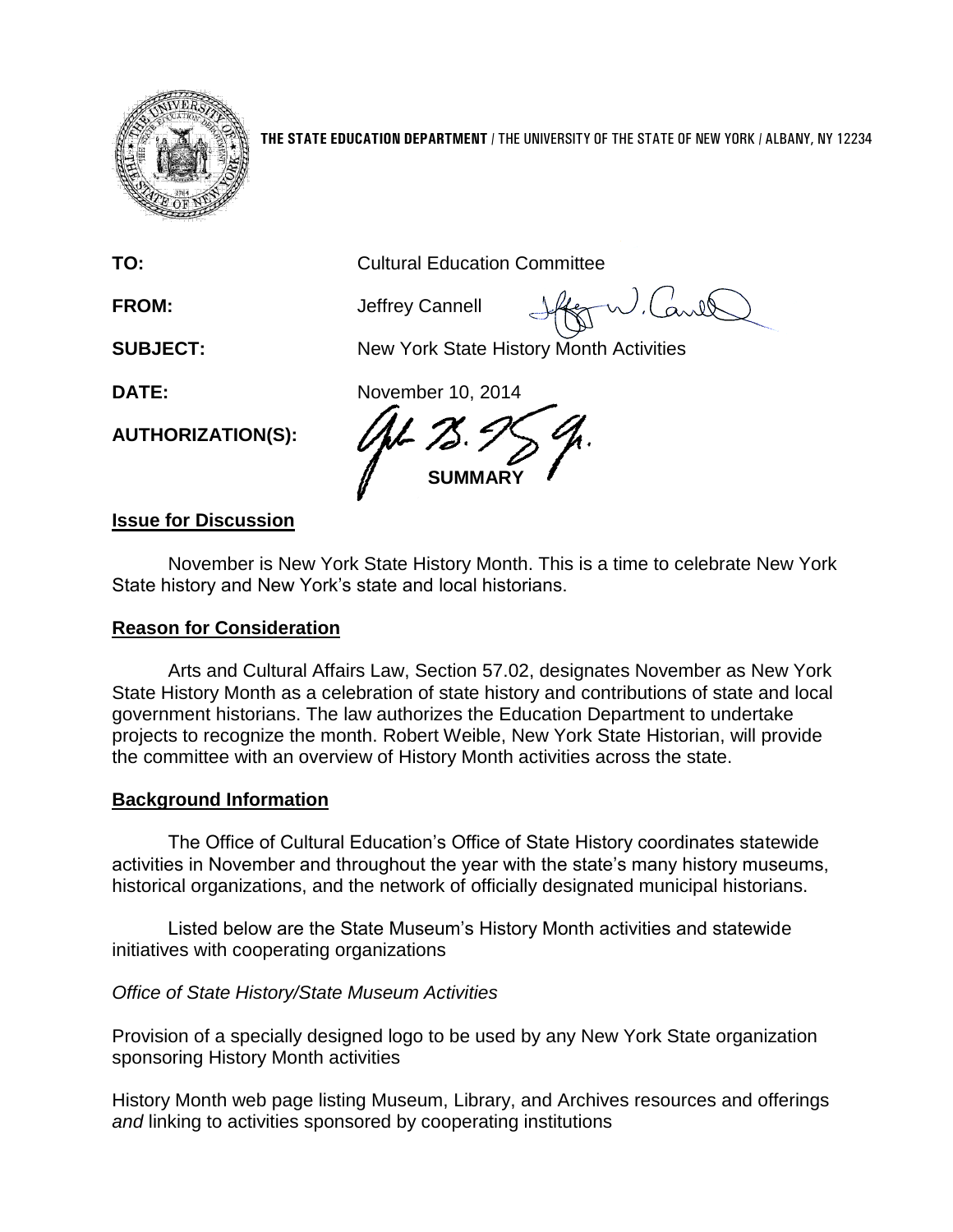"New York Minutes," a web feature showing significant statewide historical events for each day in November

Film presentation: *The Rise and Fall of Penn Station* (Nov. 2)

Lecture: "Lasting Impact: The Waterford Flight," by Senior Historian Brad Utter (Nov. 12)

Lecture: "Cities Under Pressure: How the Great Migration Affected Upstate New York," by senior historian Jennifer Lemak (Nov. 19)

Family program: Great Spaces and Places (Nov. 22)

Civil War lecture and book signings: renowned Civil War historian Harold Holzer on his new book *Lincoln and the Power of the Press*; combined with a book signing for the recently published State Museum catalog, *An Irrepressible Conflict: The Empire State in the Civil War* (Nov. 24)

Family program: "Celebrating 100 Years of the New York State Museum's Carousel" (Nov. 29)

Special presentation: "Preserving the Carousel: The History and Conservation of the NYS Museum's Carousel," by historian emeritus John Scherer

## *Statewide Initiatives*

New York Council for the Humanities: sponsorship of more than 50 presentations on a wide range of topics at public venues across New York

Association of Public Historians of New York State: public meetings to promote more and better historical markers in New York, with funding from the New York Council for the Humanities and the William T. Pomeroy Foundation

University Club, Albany: sponsorship of ten programs, open to the public, on New York State history, all held at the Club, 141 Washington Avenue, Albany:

- Monday, November 3 Mayor's Luncheon Albany: Our History, Our Future;
- Friday, November 7 Reception A Celebration of New York State History Month Honoring the artist Len Tantillo;
- Monday, November 10 6 p.m. Presentation Art, Literature, Industry and Conflict on the Hudson with author Vernon Benjamin;
- Thursday, November 13 Dinner Sharing a U Club Tradition: The 106th Annual Duck Dinner;
- Friday, November 14 6 p.m. Presentation Haunted History in the North Country: The Legend of Major Duncan Campbell with Duncan Crary;
- Tuesday, November 18 6 p.m. Panel Discussion Building Modern Social Justice Movements with Barbara Smith and Dr. Virginia Eubanks, moderated by Elaine Houston of WNYT;